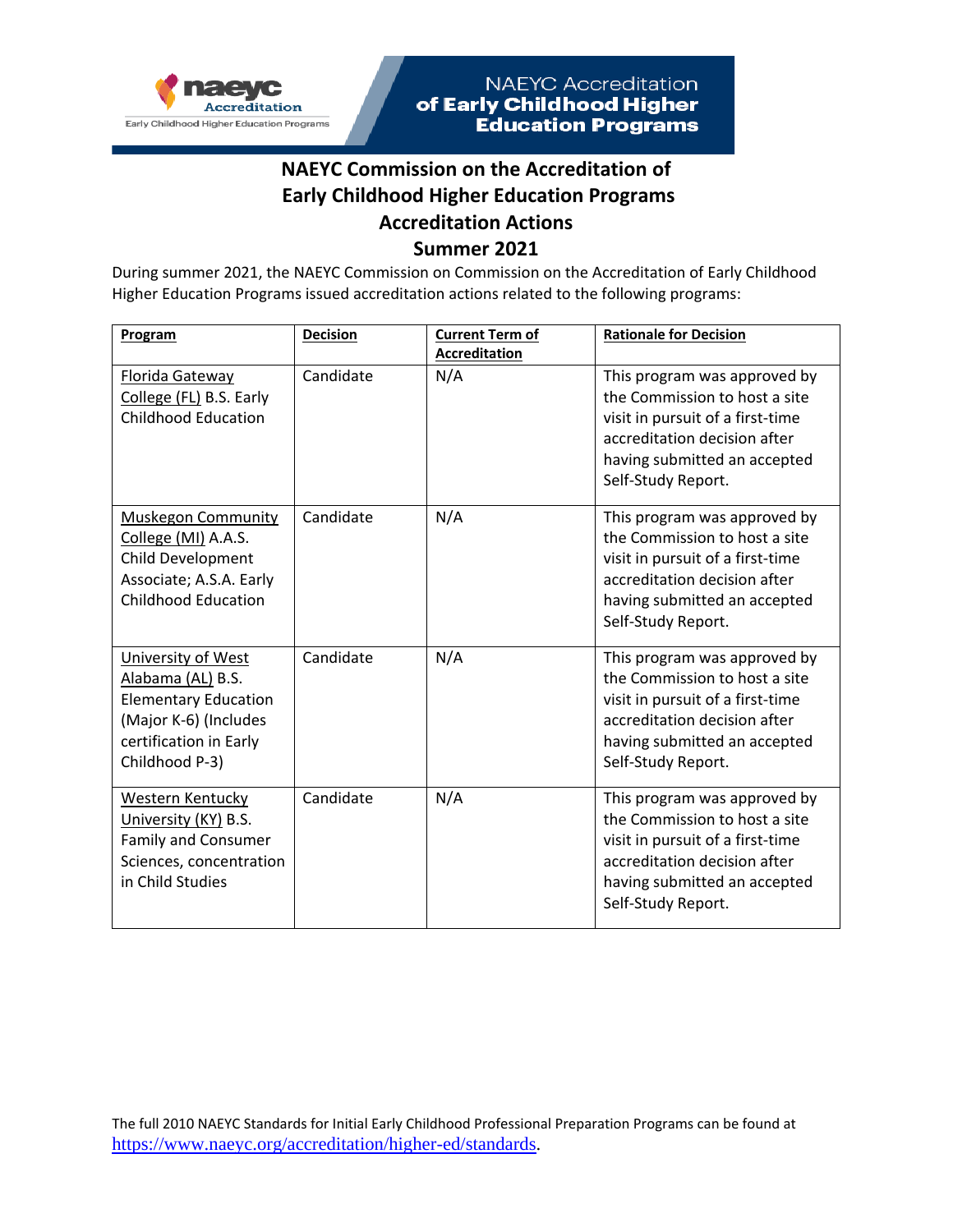

| Program                                                                                                                                                                                                                                                                                      | <b>Decision</b>            | <b>Current Term of</b>   | <b>Rationale for Decision</b>                                                                                                                                     |
|----------------------------------------------------------------------------------------------------------------------------------------------------------------------------------------------------------------------------------------------------------------------------------------------|----------------------------|--------------------------|-------------------------------------------------------------------------------------------------------------------------------------------------------------------|
|                                                                                                                                                                                                                                                                                              |                            | <b>Accreditation</b>     |                                                                                                                                                                   |
| <b>Wilkes University (PA)</b><br>B.A. Elementary & Early<br>Childhood                                                                                                                                                                                                                        | Candidate                  | N/A                      | This program was approved by<br>the Commission to host a site<br>visit in pursuit of a first-time<br>accreditation decision after<br>having submitted an accepted |
|                                                                                                                                                                                                                                                                                              |                            |                          | Self-Study Report.                                                                                                                                                |
| <b>Central Michigan</b><br>University (MI) B.A.A.<br>Early Childhood<br>Development and<br>Learning Major; B.S.<br>Early Childhood<br>Development and<br>Learning Major; B.S.Ed.<br>Early Childhood<br>Development and<br>Learning Major -<br><b>Provisional Elementary</b><br>Certification | Accreditation<br>continued | March 2019-March<br>2026 | The Commission determined the<br>program has successfully met all<br>previously issued conditions.                                                                |
| <b>City Colleges of Chicago</b><br>- Olive Harvey College<br>(IL) A.A.S. Child<br>Development<br><b>Preschool Education</b>                                                                                                                                                                  | Accreditation<br>continued | March 2019-March<br>2026 | The Commission determined the<br>program has successfully met all<br>previously issued conditions.                                                                |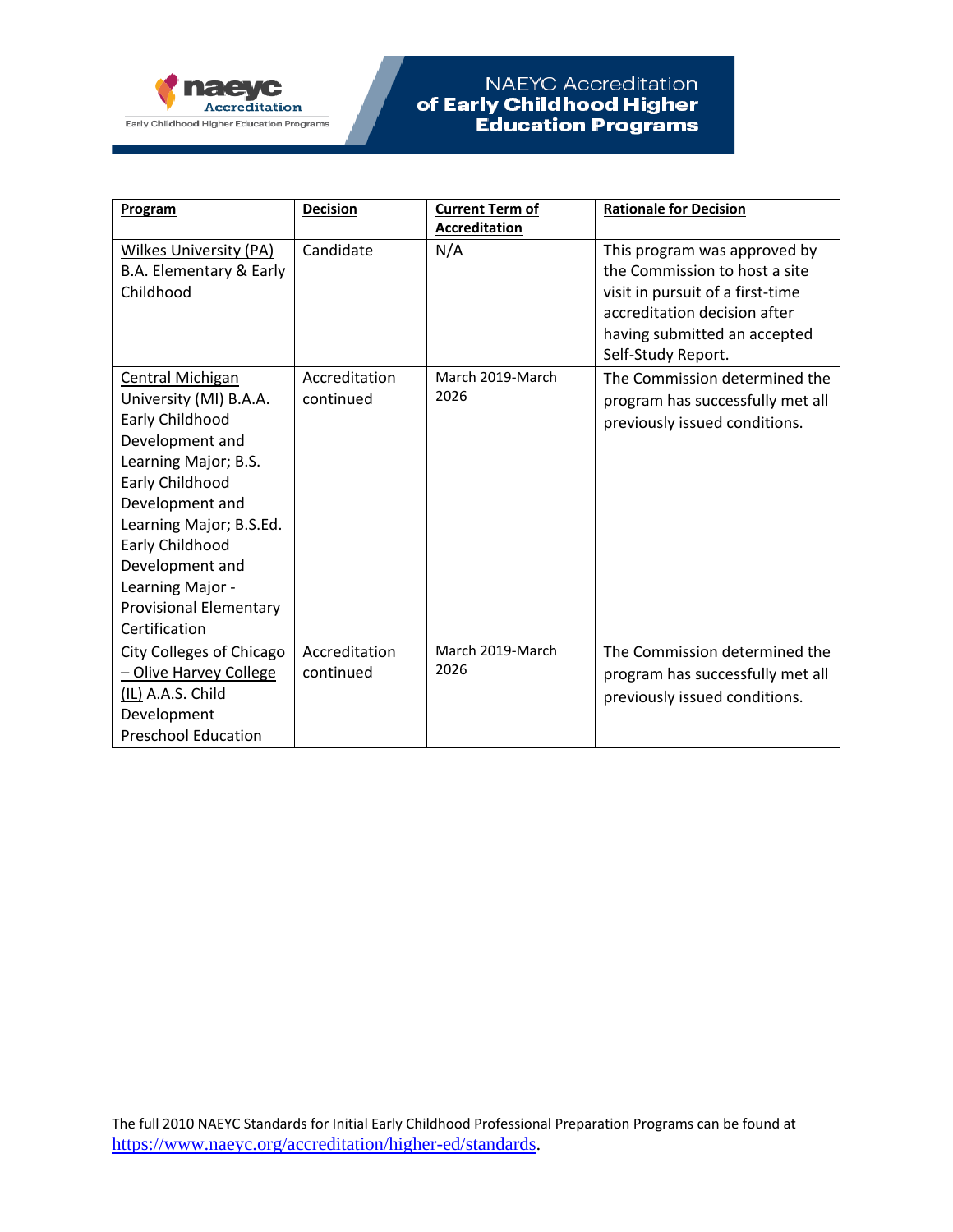

| Program                                            | <b>Decision</b> | <b>Current Term of</b> | <b>Rationale for Decision</b>                                     |
|----------------------------------------------------|-----------------|------------------------|-------------------------------------------------------------------|
|                                                    | Accreditation   | <b>Accreditation</b>   |                                                                   |
| <b>Auburn University (AL)</b><br><b>B.S. Human</b> | granted with    | July 2021-July 2023    | While the Commission found the<br>program provided adequate       |
| Development and                                    | conditions      |                        | learning opportunities related to                                 |
| <b>Family Studies (Infancy</b>                     |                 |                        | the NAEYC Standards, concerns                                     |
| and Preschool                                      |                 |                        | were identified related to the                                    |
| Concentration)                                     |                 |                        | alignment of assessments that                                     |
|                                                    |                 |                        | measure candidate performance                                     |
|                                                    |                 |                        | to Standards 1-6, a lack of                                       |
|                                                    |                 |                        | objective and/or qualitative                                      |
|                                                    |                 |                        | distinctions between levels of                                    |
|                                                    |                 |                        | candidate performance on                                          |
|                                                    |                 |                        | assessments, and the ability to                                   |
|                                                    |                 |                        | provide performance data for all                                  |
|                                                    |                 |                        | candidates on all Key                                             |
|                                                    |                 |                        | Assessments. These conditions                                     |
|                                                    |                 |                        | must be addressed within the                                      |
|                                                    |                 |                        | first two annual reports to                                       |
|                                                    |                 |                        | maintain accreditation.                                           |
| <b>Robert Morris</b>                               | Accreditation   | July 2021-July 2023    | While the Commission found the                                    |
| University (PA) B.S.                               | granted with    |                        | program provided adequate                                         |
| Early Childhood                                    | conditions      |                        | learning opportunities related to                                 |
| Education                                          |                 |                        | the NAEYC Standards, concerns                                     |
|                                                    |                 |                        | were identified related to the                                    |
|                                                    |                 |                        | alignment of assessments that                                     |
|                                                    |                 |                        | measure candidate performance                                     |
|                                                    |                 |                        | to Standards 1-6, a lack of                                       |
|                                                    |                 |                        | qualitative distinctions between                                  |
|                                                    |                 |                        | levels of candidate performance<br>on assessments, the ability to |
|                                                    |                 |                        | demonstrate candidate                                             |
|                                                    |                 |                        | performance is assessed                                           |
|                                                    |                 |                        | individually rather than as a                                     |
|                                                    |                 |                        | group, and adherence to                                           |
|                                                    |                 |                        | portfolio-as-assessment                                           |
|                                                    |                 |                        | quidelines. These conditions                                      |
|                                                    |                 |                        | must be addressed within the                                      |
|                                                    |                 |                        | first two annual reports to                                       |
|                                                    |                 |                        | maintain accreditation.                                           |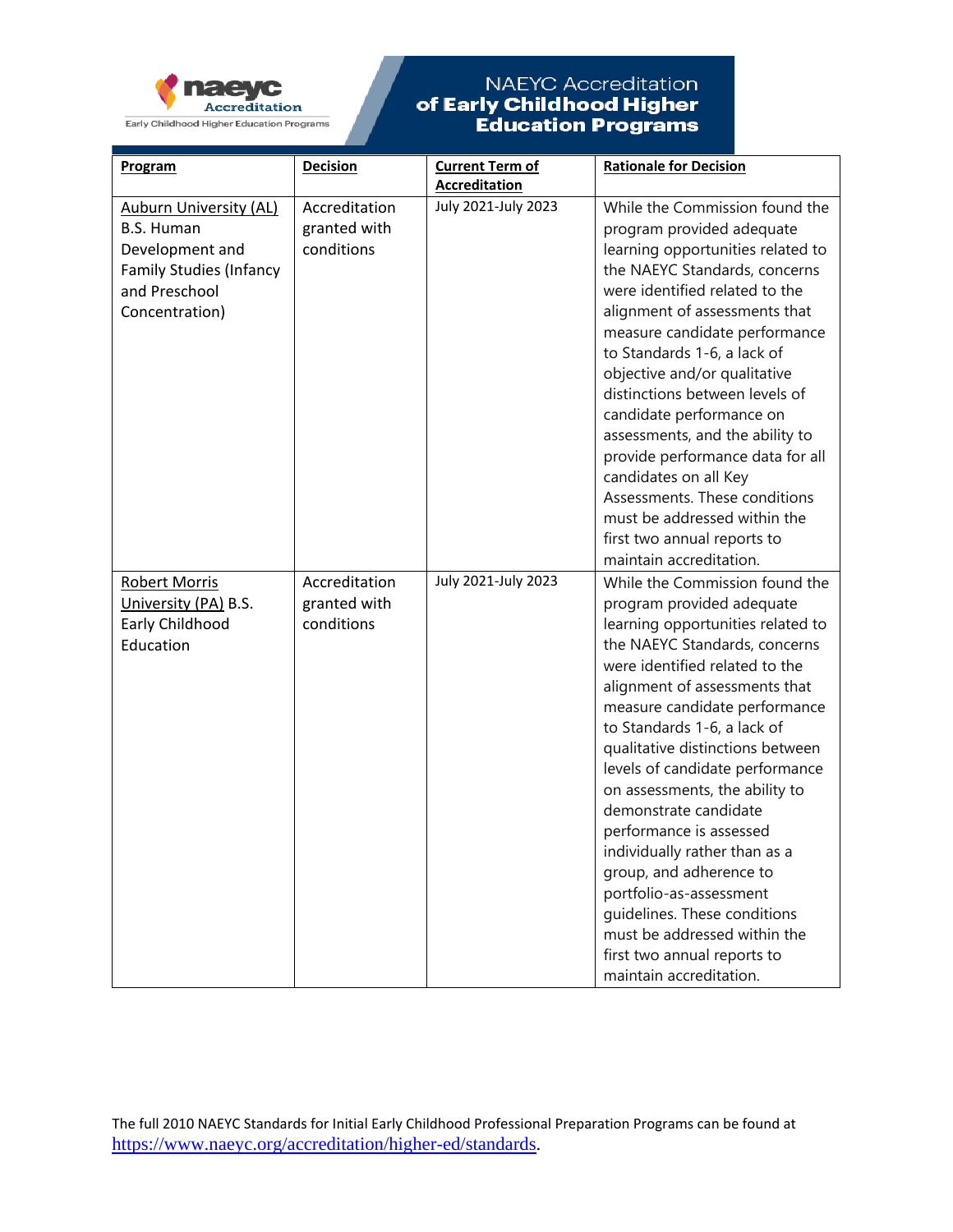

| Central Carolina<br><b>Technical College (SC)</b><br>A.A.S. Early Care and<br>Education                                                                              | Accreditation<br>renewed                    | July 2021-July 2028 | The Commission determined this<br>program provides sufficient<br>learning opportunities and field<br>experiences for candidates<br>related to the NAEYC Initial<br>Standards for Early Childhood                                                                                                                                                                                                                                                                                |
|----------------------------------------------------------------------------------------------------------------------------------------------------------------------|---------------------------------------------|---------------------|---------------------------------------------------------------------------------------------------------------------------------------------------------------------------------------------------------------------------------------------------------------------------------------------------------------------------------------------------------------------------------------------------------------------------------------------------------------------------------|
|                                                                                                                                                                      |                                             |                     | Professional Preparation                                                                                                                                                                                                                                                                                                                                                                                                                                                        |
|                                                                                                                                                                      |                                             |                     | Programs, and is adequately                                                                                                                                                                                                                                                                                                                                                                                                                                                     |
|                                                                                                                                                                      |                                             |                     | assessing candidate performance<br>related to the standards to                                                                                                                                                                                                                                                                                                                                                                                                                  |
|                                                                                                                                                                      |                                             |                     | improve teaching and learning.                                                                                                                                                                                                                                                                                                                                                                                                                                                  |
| Roane State<br><b>Community College</b><br>(TN) A.A.S. Early<br><b>Childhood Education</b>                                                                           | Accreditation<br>renewed                    | July 2021-July 2028 | The Commission determined this<br>program provides sufficient<br>learning opportunities and field<br>experiences for candidates<br>related to the NAEYC Initial<br>Standards for Early Childhood<br><b>Professional Preparation</b><br>Programs, and is adequately<br>assessing candidate performance<br>related to the standards to<br>improve teaching and learning.                                                                                                          |
| <b>Cape Cod Community</b><br>College (MA) A.S. Early<br><b>Childhood Education</b><br>Career Option; A.S.<br>Early Childhood<br><b>Education Transfer</b><br>Compact | Accreditation<br>renewed with<br>conditions | July 2021-July 2023 | While the Commission found the<br>program provided adequate<br>learning opportunities related to<br>the NAEYC Standards, concerns<br>were identified related to the<br>alignment of assessments that<br>measure candidate performance<br>to Standards 1-6 and a lack of<br>qualitative distinctions between<br>levels of candidate performance<br>on assessments. These<br>conditions must be addressed<br>within the first two annual<br>reports to maintain<br>accreditation. |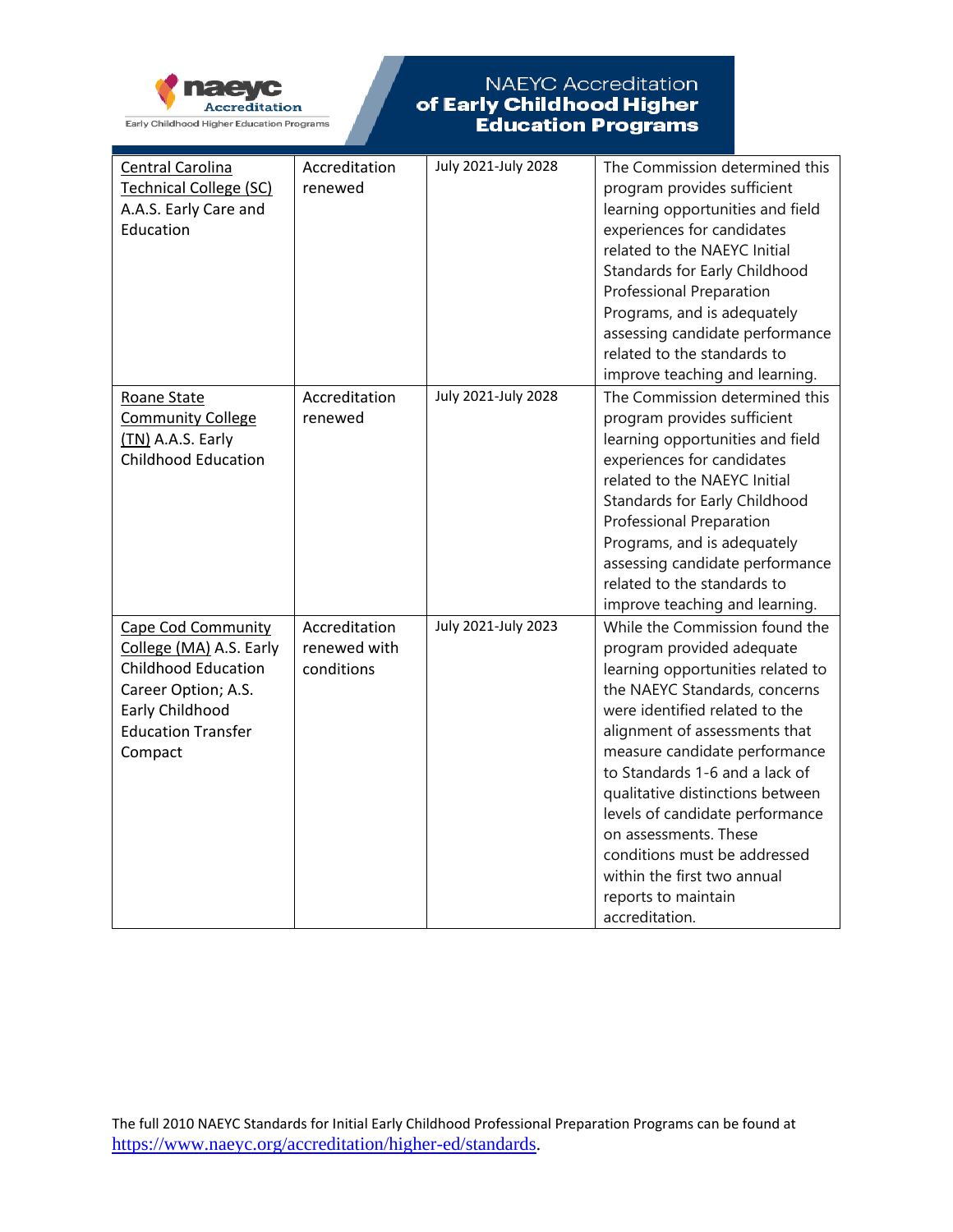

| <b>City Colleges of Chicago</b> | Accreditation | July 2021-July 2023 | While the Commission found the                         |
|---------------------------------|---------------|---------------------|--------------------------------------------------------|
| - Harry S. Truman               | renewed with  |                     | program provided adequate                              |
| College (IL) A.A.S. Child       | conditions    |                     | learning opportunities related to                      |
| Development--                   |               |                     | the NAEYC Standards, concerns                          |
| <b>Preschool Education</b>      |               |                     | were identified related to a lack                      |
|                                 |               |                     | of objective and qualitative                           |
|                                 |               |                     | distinctions between levels of                         |
|                                 |               |                     | candidate performance on                               |
|                                 |               |                     | assessments and ability to                             |
|                                 |               |                     | demonstrate candidate                                  |
|                                 |               |                     | proficiency in the standards.                          |
|                                 |               |                     | These conditions must be                               |
|                                 |               |                     | addressed within the first two                         |
|                                 |               |                     | annual reports to maintain                             |
|                                 |               |                     | accreditation.                                         |
| Grayson College (TX)            | Accreditation | July 2021-July 2023 | While the Commission found the                         |
| A.A.S. Child                    | renewed with  |                     | program provided adequate                              |
| Development                     | conditions    |                     | learning opportunities related to                      |
|                                 |               |                     | the NAEYC Standards, concerns                          |
|                                 |               |                     | were identified related to the                         |
|                                 |               |                     |                                                        |
|                                 |               |                     | alignment of assessments that                          |
|                                 |               |                     | measure candidate performance                          |
|                                 |               |                     | to Standards 1-6 and a lack of                         |
|                                 |               |                     | objective and/or qualitative                           |
|                                 |               |                     | distinctions between levels of                         |
|                                 |               |                     | candidate performance on                               |
|                                 |               |                     | assessments. These conditions                          |
|                                 |               |                     | must be addressed within the                           |
|                                 |               |                     |                                                        |
|                                 |               |                     | first two annual reports to<br>maintain accreditation. |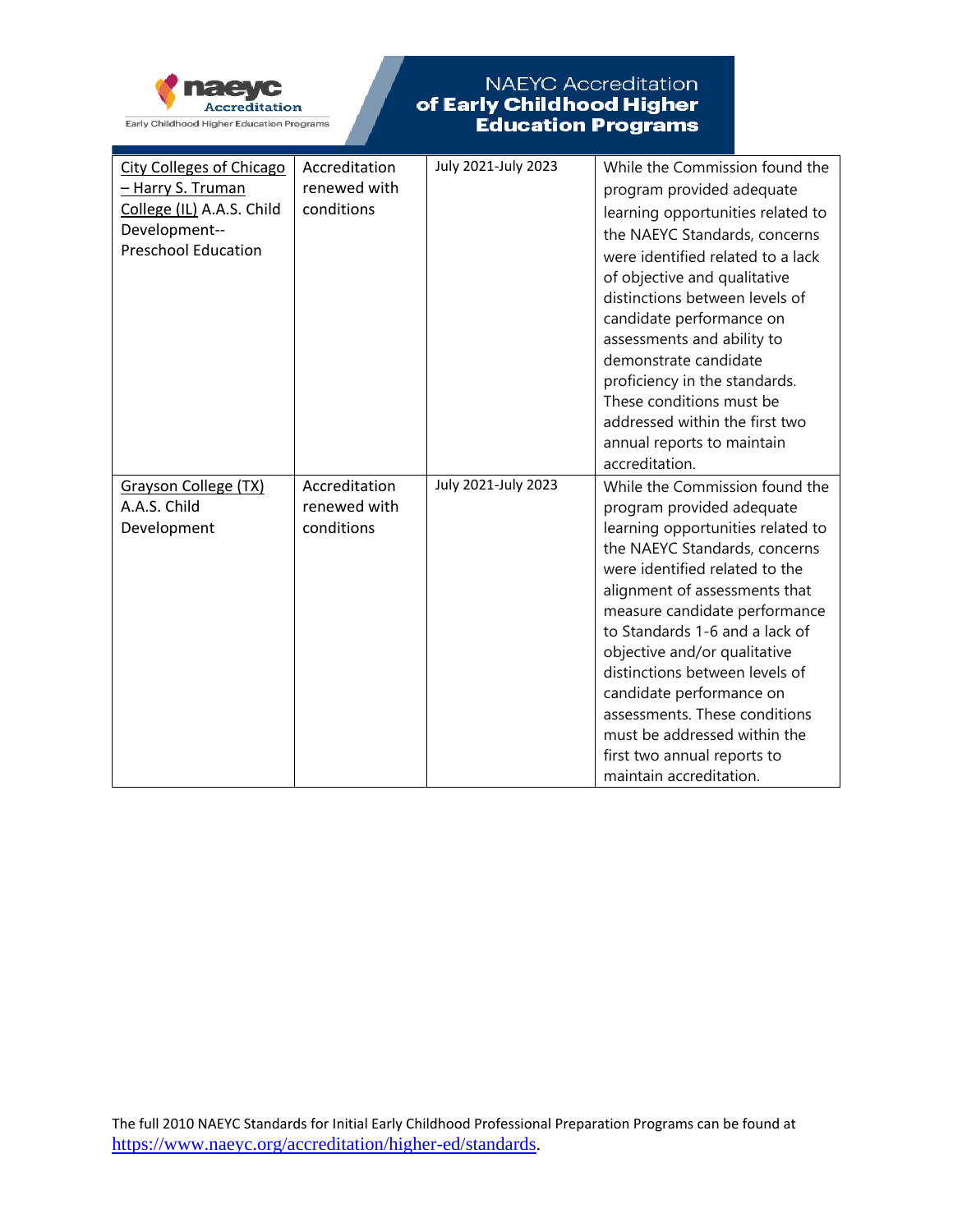

|                            |               | July 2021-July 2023 |                                   |
|----------------------------|---------------|---------------------|-----------------------------------|
| <b>Ivy Tech Community</b>  | Accreditation |                     | While the Commission found the    |
| College - Lake County      | renewed with  |                     | program provided adequate         |
| (IN) A.A.S. Early          | conditions    |                     | learning opportunities related to |
| Childhood Education;       |               |                     | the NAEYC Standards, concerns     |
| A.S. Early Childhood       |               |                     | were identified related to the    |
| Education                  |               |                     | alignment of assessments that     |
|                            |               |                     | measure candidate performance     |
|                            |               |                     | to Standards 1-6, a lack of       |
|                            |               |                     | qualitative distinctions between  |
|                            |               |                     | levels of candidate performance   |
|                            |               |                     | on assessments, and the ability   |
|                            |               |                     | to demonstrate all candidates     |
|                            |               |                     | observe and practice with an      |
|                            |               |                     | adequate variety of age groups    |
|                            |               |                     | and in an adequate variety of     |
|                            |               |                     |                                   |
|                            |               |                     | early learning settings. These    |
|                            |               |                     | conditions must be addressed      |
|                            |               |                     | within the first two annual       |
|                            |               |                     | reports to maintain               |
|                            |               |                     | accreditation.                    |
| Manchester                 | Accreditation | July 2021-July 2023 | While the Commission found the    |
| <b>Community College</b>   | renewed with  |                     | program provided adequate         |
| (CT) A.S. Early            | conditions    |                     | learning opportunities related to |
| <b>Childhood Education</b> |               |                     | the NAEYC Standards, concerns     |
|                            |               |                     | were identified related to the    |
|                            |               |                     |                                   |
|                            |               |                     | alignment of assessments that     |
|                            |               |                     | measure candidate performance     |
|                            |               |                     | to Standards 3-5, a lack of clear |
|                            |               |                     | distinctions between levels of    |
|                            |               |                     | candidate performance on          |
|                            |               |                     | assessments, and the ability to   |
|                            |               |                     | demonstrate the program is        |
|                            |               |                     | analyzing and using data to       |
|                            |               |                     | improve teaching and learning     |
|                            |               |                     | related to the standards. These   |
|                            |               |                     | conditions must be addressed      |
|                            |               |                     | within the first two annual       |
|                            |               |                     | reports to maintain               |
|                            |               |                     | accreditation.                    |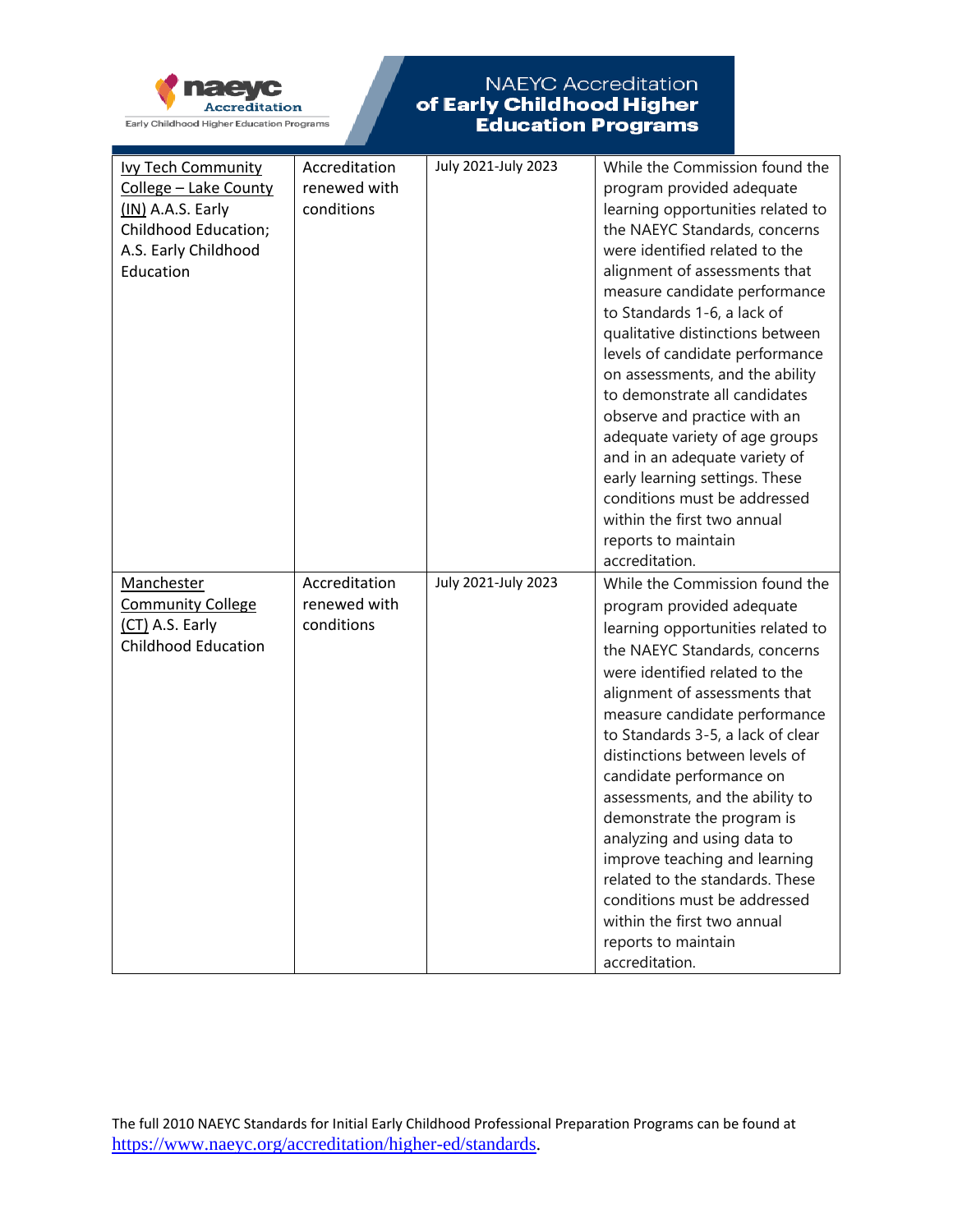

| Northern Essex<br><b>Community College</b><br>(MA) A.S. Early<br><b>Childhood Education</b>          | Accreditation<br>renewed with<br>conditions | July 2021-July 2023 | While the Commission found the<br>program provided adequate<br>learning opportunities related to<br>the NAEYC Standards, concerns<br>were identified related to the<br>alignment of assessments that<br>measure candidate performance<br>to Standards 1-6, a lack of<br>objective distinctions between<br>levels of candidate performance<br>on assessments, and the ability<br>to demonstrate the program is<br>analyzing and using data to<br>improve teaching and learning<br>related to the standards. These<br>conditions must be addressed<br>within the first two annual<br>reports to maintain<br>accreditation. |
|------------------------------------------------------------------------------------------------------|---------------------------------------------|---------------------|--------------------------------------------------------------------------------------------------------------------------------------------------------------------------------------------------------------------------------------------------------------------------------------------------------------------------------------------------------------------------------------------------------------------------------------------------------------------------------------------------------------------------------------------------------------------------------------------------------------------------|
| University of Arkansas<br>Pulaski Technical<br>College (AR) A.A.S.<br>Early Childhood<br>Development | Accreditation<br>renewed with<br>conditions | July 2021-July 2023 | While the Commission found the<br>program provided adequate<br>learning opportunities related to<br>the NAEYC Standards, concerns<br>were identified related to the<br>alignment of assessments that<br>measure candidate performance<br>to Standard 2 and a lack of<br>qualitative distinctions between<br>levels of candidate performance<br>on assessments. These<br>conditions must be addressed<br>within the first two annual<br>reports to maintain<br>accreditation.                                                                                                                                             |
| Langston University<br>(OK) A.S. Child<br>Development                                                | Accreditation<br>expired                    | N/A                 | The Commission determined the<br>program did not successfully<br>meet all previously issued<br>conditions within its first two<br>annual reports.                                                                                                                                                                                                                                                                                                                                                                                                                                                                        |

#### **About the Accreditation Decisions**

"Accreditation Granted" refers to programs that have achieved accreditation for the first time. Those accredited with conditions are initially accredited for two years. Strengths in these programs indicate the programs' capacity to address identified concerns within two annual report cycles. If they meet the conditions within two years, they will be granted continued accreditation for the remainder of a total seven year accreditation period.

The full 2010 NAEYC Standards for Initial Early Childhood Professional Preparation Programs can be found at [https://www.naeyc.org/accreditation/higher-ed/standards.](https://www.naeyc.org/accreditation/higher-ed/standards)